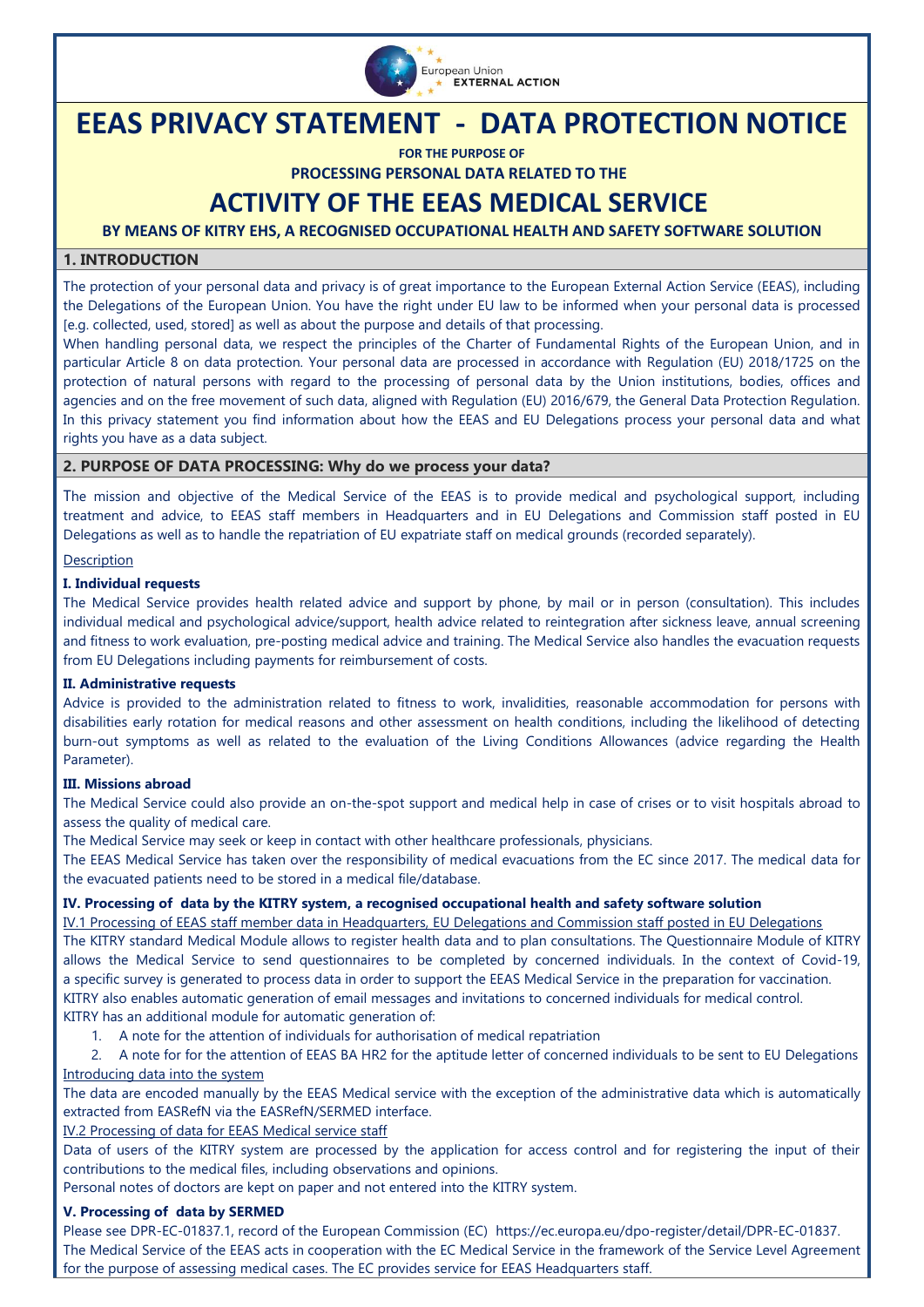### **3. DATA PROCESSED: What data do we process?**

I. Your data as patients of the medical service, including personal data, processed, may include the following:

- Surname, first name
	- Staff number
	- Address
	- Family composition
	- Family allowances
	- Description of the request
	- Individual medical files (including medical anamnesis and clinical examination, lab and other complementary examinations, invalidity data, medical contitions)
	- Medical opinions (reports from General Practitioner, fitness to work statements, needs for special assistance or reasonable accommodation for persons with disabilities, mental health/risk of burn out data, specific medical reports of Medical Specialists, Medical expertise, Hospitalisation reports, Medical Advisor, Psychologist,)
	- Sick leave certificates
	- Personal data from reporting on sick leave

II. Vaccination campaign related data

- Fact of being infected or having tested positive with COVID-19
- Vulnerability factors determining priority of COVID-19 vaccination
- Contra-indication/pre-cautions related to COVID-19 vaccination, including current or planned pregnancy
- Location data

Special categories of data pursuant to Art. 10. of Reg. (EU) 2018/1725, in particular health data, are processed.

III. Your data as KITRY user, including personal data processed, may include the following:

- Identification data (first name, last name)
	- Login

۰

- Password
- Contact data
- Data entered into the system (opinions and observations)

### **4. DATA CONTROLLER: Who is entrusted with processing your data?**

The data controller determining the purpose and the means of the processing activity is the European External Action Service (EEAS). The EEAS Division entrusted with managing the personal data processing under the supervision of the Head of Division:

## **BA.HR.3 Medical Service**

Functional mailbox: "EEAS MEDICAL SERVICE": MEDICAL-SERVICE@eeas.europa.eu "EEAS RIGHTS AND OBLIGATIONS": RIGHTS-AND-OBLIGATIONS@eeas.europa.eu

### **5. RECIPIENTS OF THE PERSONAL DATA: Who has access to your data?**

I. PERSONNEL MEDICAL DATA

Medical files/records are stored in secured archives accessible ONLY to authorised persons:

1. Only EEAS medical doctors have access to data on the KITRY platform (Electronic medical filing system hosted by CEGEDIM)

2. Access to case files and medical data stored in the EEAS Medical Service (in paper, electronically on KITRY EHS platform) is granted only to assigned staff members of the EEAS Medical Service in Division "Rights, Obligations and Medical Cell" (BA.HR.3) 3. Medical files/data are only shared with the European Commission Medical Service and doctors in charge of the patient (including medical practitioners and psychologists in host countries of the EU Delegations) for agreed joined handling of a case directly or by means of the SERMED system hosted by DG DIGIT (DPR-EC-01837).

4. Only after request/agreement of the staff member, medical data will be shared with other services (Mediation service, JSIS Medical Service, European Commission Control Medical Service, regional Security Officer / Head of Administration / Head of Delegation (RSO/HOA/HOD) involved in the case handling, the Appointing Authority (AIPN)

Related to an appeal procedure certain administrative details of the case may be disclosed on a temporary basis to: a) the Unit of "Appeals" of the European Commission to prepare a response to a complaint, an appeal and/or Article 24 lodged by an individual against the Administration

b) the Legal Affairs of the EEAS or the Legal Service of the EC

In these cases the service only communicates those details strictly necessary for the management of the case and always in compliance with the relevant current legislation and established case law.

5. In the context of the COVID-19 survey related to vaccination, technical staff under the obligation of confidentiality and on instructions only, in accordance with data protection rules, may process results of the questionnaire to support the Medical Service.

### II. PERSONNEL ADMINISTRATIVE DATA

Exclusively administrative data will be exchanged with other (non-medical / administrative) services:

- 1. Advice is given to Human Resources and Logistics services as well as AIPN related to fitness to work, reasonable accommodation for persons with disabilities, early rotation, sickness leave, etc.
- 2. On a case by case basis the Legal Advisor can be consulted.

Authorisations for medical evacuation are addressed to HoA, HOD, JSIS and EC control medical service and are handled as a separate data processing, recorded in a distinct data protection notification.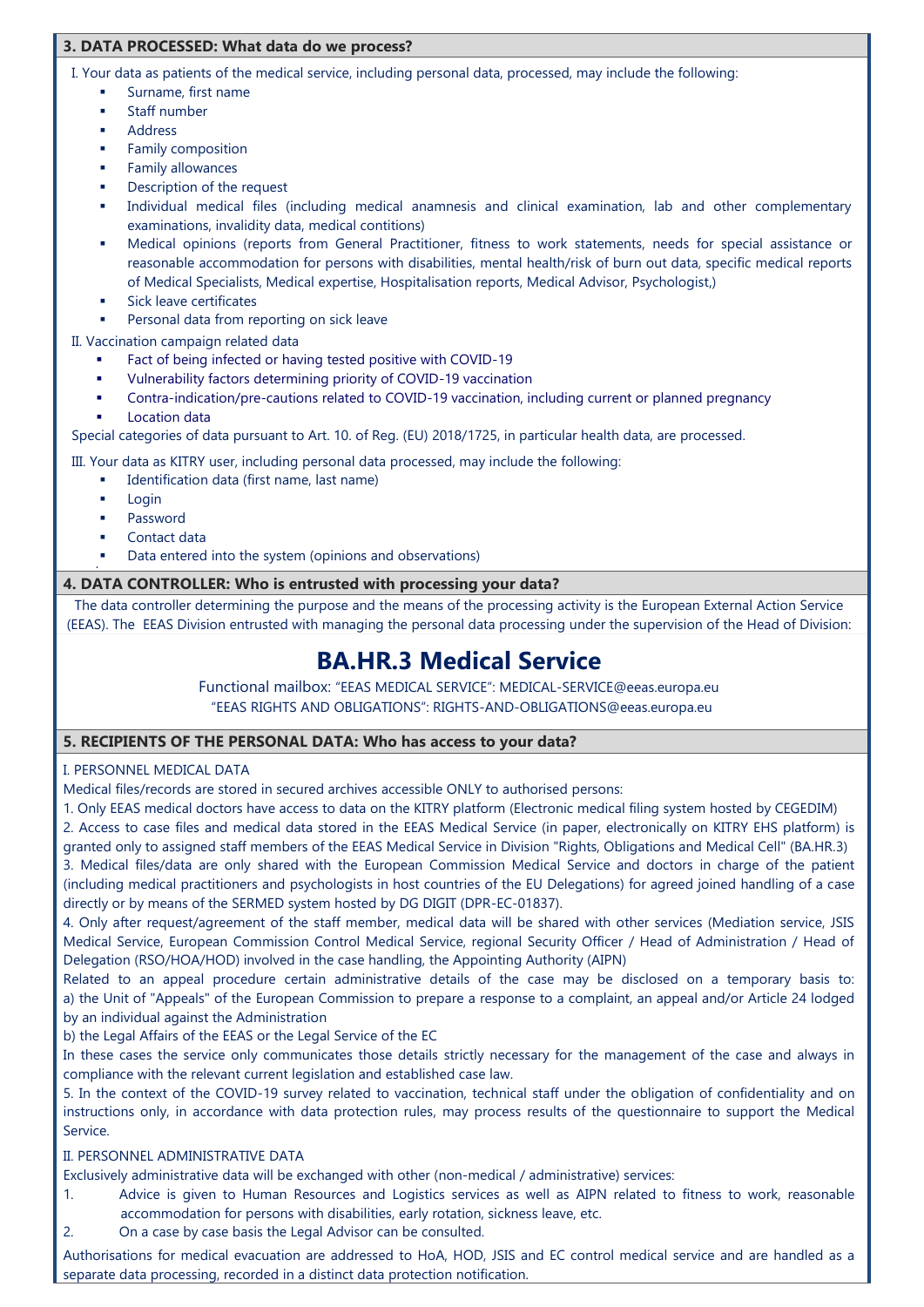When required access to personal data will also be provided to the European Court of Auditors, Internal and External Auditors, the European Ombudsman, the European Anti-Fraud Office and the European Data Protection Supervisor.

The information in question will not be communicated to third parties, except where necessary for the purposes outlined above. No personal data will be transmitted to parties, which are outside the recipients mentioned in this privacy statement and the legal framework, without the prior consent of the data subjects.

### **6. ACCESS, RECTIFICATION AND ERASURE OF DATA: What rights do you have?**

You have the right of access to your personal data and the right to correct your inaccurate, or incomplete personal data taking into account the purpose of the processing. The right of rectification can only apply to factual data processed.

Under certain conditions, you have the right to ask the deletion of your personal data or restrict their use as well as to object at any time to the processing of your personal data on grounds relating to your particular situation. We will consider your request, take a decision and communicate it to you without undue delay and in any event within one month of receipt of the request. That period may be extended by two further months where necessary. For more detailed legal references, you can find information in Articles 14 to 21, 23 and 24 of Regulation (EU) 2018/1725. In specific cases, restrictions under Article 25 of the Regulation may apply. If you wish to exercise your rights or have questions concerning the processing of your personal data, you may address them to the Data Controller via the functional mailbox:

### **MEDICAL-SERVICE@eeas.europa.eu**

### **7. LEGAL BASIS: On what grounds we collect your data?**

### Lawfulness of the processing:

Personal data processing is necessary and lawful for the execution of a task carried out in the public interest, for the purposes of preventive or occupational medicine, for the assessment of the working capacity of the employees, for reasons of public interest in the area of public health (Art. 5.1 (a)), for obligations in the field of employment (staff management) (Art. 5.1 (b)) as well as, in certain cases, to protect the vital interests of data subjects (Art. 5.1 (e)

### Further legal reference:

- Staff Regulations for Officials of the European Communities Articles 1 sexies, 76 and 76bis.
- Conditions of Employment of other Servants of the European Union: Articles 30 and 98.
- Financial Regulations (Council Regulation (CE, EURATOM) n° 1605/2002 of 25/06/2002 concerning the financial regulations applicable to the general budget of the European Communities)
- Financial aid regulations: "Supplementary Aid for the Disabled" and "Assistance with home care or care for a sick child"
- Rules and regulations are available on-line on the intranet page: http://myintracomm.ec.testa.eu/hr\_admin/en/social\_bxl/pensioners/Pages/funds.aspx
- Service Level Agreements between EEAS and EC HR (Ref. Ares(2013)859035 25/04/2013: SERVICE-LEVEL AGREEMENT concerning the collaboration between the European External Action Service (EEAS) and the Directorate-General for Human Resources and Security of the European Commission (DG HR)
- Good administrative practices in the framework of the Treaty of Lisbon
- Council Decision of 26 July 2010 establishing the organisation and functioning of the European External Action Service (2010/427/EU) available on [http://www.eeas.europa.eu/background/docs/eeas\\_decision\\_en.pdf](http://www.eeas.europa.eu/background/docs/eeas_decision_en.pdf)

The reasons under Article Art. 10.2 (b), (c), (h) (i) and (j) allowing the processing of the special categories of data

- Processing is necessary for the purposes of carrying out the obligations and exercising specific rights of the controller or of the data subject in the field of employment and social security
- Processing is necessary to protect the vital interests of the data subject or of another person where the data subject is physically or legally incapable of giving consent
- Processing is necessary for the purposes of preventive or occupational medicine, for the assessment of the working capacity of the employee, medical diagnosis, the provision of health or social care or treatment or the management of health or social care systems and services on the basis of Union law or pursuant to contract with a health professional
- Processing is necessary for reasons of public interest in the area of public health, such as protecting against serious crossborder threats to health or ensuring high standards of quality and safety of health care
- Processing is necessary for archiving purposes in the public interest, scientific or historical research purposes or statistical purposes

### **8. TIME LIMIT FOR DATA STORED & SECURITY MEASURES: For what period and how we process your data?**

Data will be retained as follows:

- Medical files are kept for 30 years, after the termination of duties of the person concerned and in any case, at least until the person concerned reaches the age of 75 (Common Retention List reference 12.3.10)
- The Administrative note for medical evacuations is retained for 10 years confirmed by DMO services.
- Data related to the COVID-19 vaccination survey outside of the medical files will be erased after the right of claims related to the vaccination campaign expire.

It is also taken into consideration that the EEAS Medical Service works in close cooperation with the EC Medical Service, the retention periods need to be aligned. Retention periods necessary for specific medical documents can be considered by data sets and on a case by case basis. The retention periods could be determined in relation to the nature of the respective document and the necessity to keep the particular data.